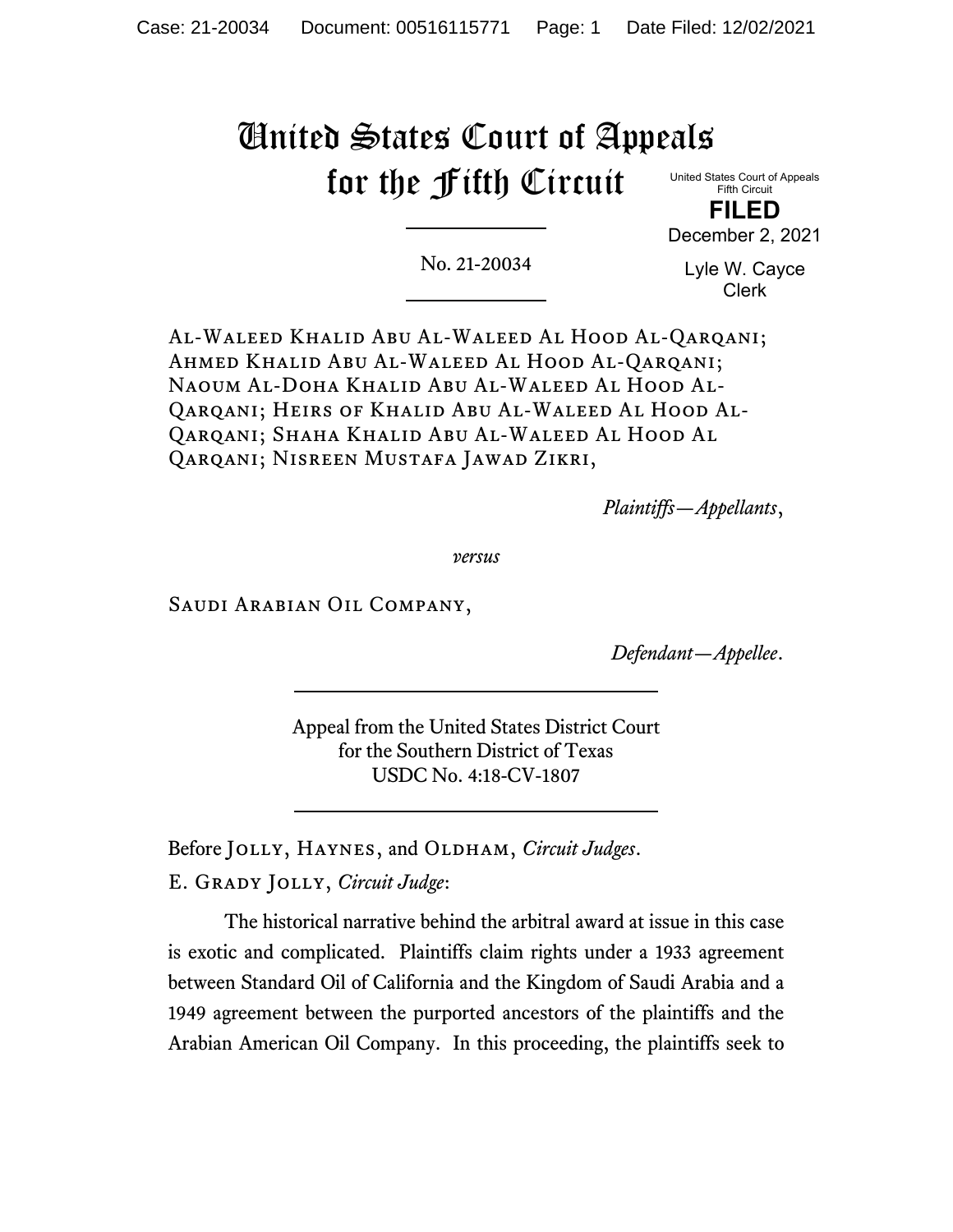enforce an arbitral award against defendant, Saudi Arabian Oil Company, which they were awarded by an Egyptian arbitration panel. Notwithstanding the complexity of the underlying historical facts, and notwithstanding the alleged shenanigans underlying the arbitration proceedings, we can resolve this appeal with clarity: there is no agreement for us to enforce, thus bringing this appeal to a quick end. Defendant Saudi Arabian Oil Company is an instrumentality of a foreign state and is therefore immune from suit under the Foreign Sovereign Immunities Act of 1976, 28 U.S.C. §§ 1602–1611, which generally provides that federal courts have no jurisdiction over sovereigns. Consequently, we VACATE the judgment of the district court and REMAND this case with instructions to the district court to dismiss for lack of jurisdiction.

# **I.**

The background that sets up this case begins in 1949 in Saudi Arabia when the purported ancestors of the plaintiffs entered into an agreement with the Arabian American Oil Company concerning certain oil-rich land in their possession. The plaintiffs contend that this agreement was a lease, that their ancestors never surrendered ownership, and that they are the rightful owners of the land by inheritance. They further contend that the term of the lease expired a number of years ago and that they are owed rents for the use of the land from the date on which the lease expired.

The plaintiffs brought these claims before a Saudi tribunal in 2011, which rejected them. A Saudi Legal Committee ruled that the 1949 agreement was an outright sale, not a lease, and that therefore the plaintiffs had no legitimate claim to the land or any rents derived therefrom. The plaintiffs were apparently unfazed and, in 2014, took their claims to an organization calling itself the International Arbitration Centre, or IAC, in Cairo, Egypt. There they initiated arbitral proceedings, to which all of the respondents, including the Saudi Arabian Oil Company, promptly objected.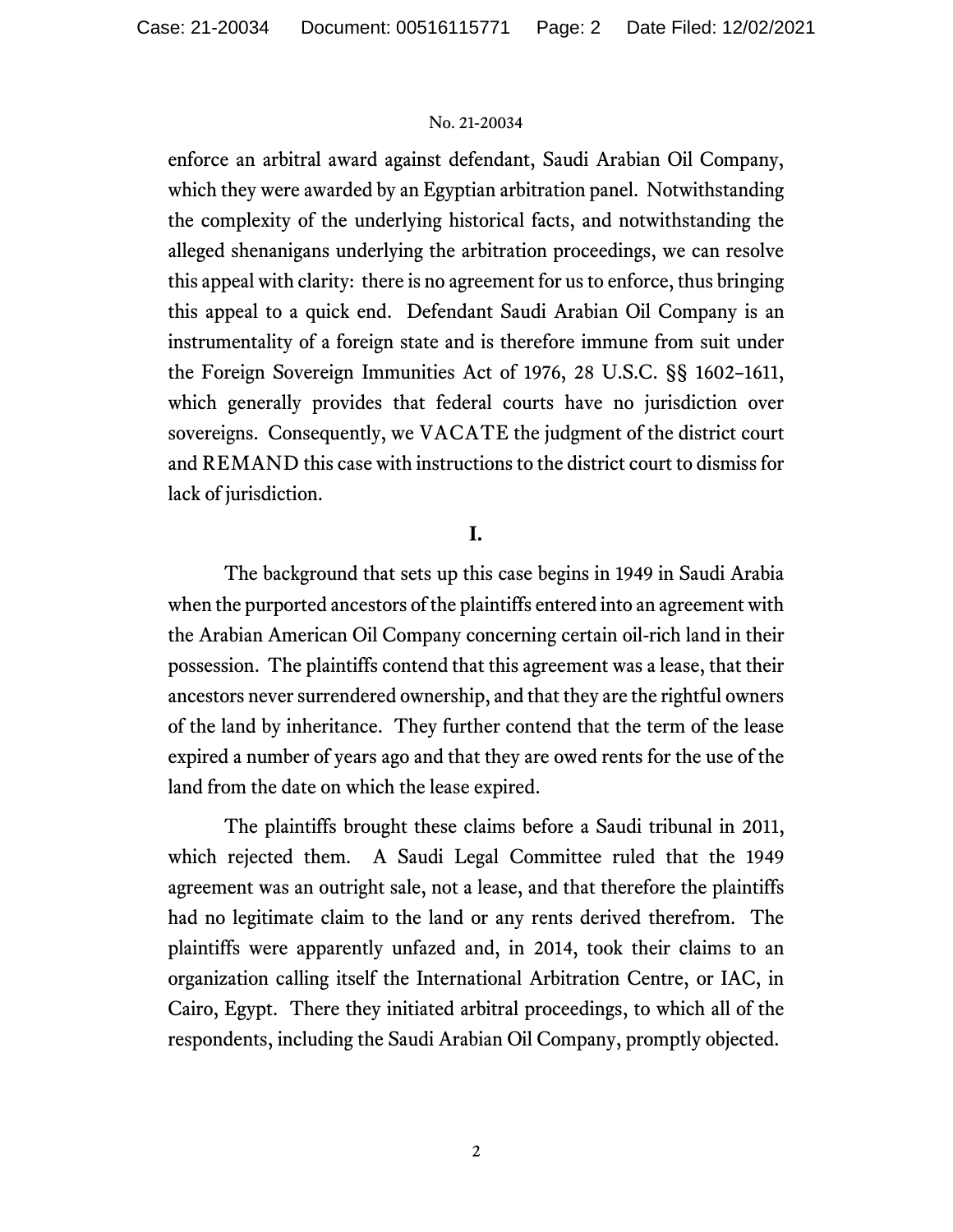The arbitration that occurred was, to put it charitably, irregular. Multiple arbitrators resigned during the course of the proceedings. The tribunal finally issued a ruling that it lacked jurisdiction over the dispute. That was not the end of the matter, however, because the IAC then replaced one of the arbitrators and reopened proceedings. Eventually a second ruling was issued that awarded \$18 billion to the plaintiffs and roughly \$23 million in fees to the IAC itself. Following these proceedings, the Egyptian General Prosecutor brought criminal charges against the arbitrators on the panel that issued the second award and two other members of the IAC for attempting to defraud the respondents. The members of the panel were convicted and sentenced to three-year terms of imprisonment.

# **II.**

Nevertheless, after the Egyptian arbitration concluded, the plaintiffs sought to enforce the award in the United States. They brought parallel actions against different respondents in the Northern District of California and in the Southern District of Texas.<sup>[1](#page-2-0)</sup> This appeal is from the action that was brought in Texas against Saudi Arabian Oil Company, better known as Saudi Aramco.

The district court denied the petition for enforcement, finding that the arbitration clause invoked by the plaintiffs, which is contained in an agreement to which they are not signatories, did not encompass the dispute at issue. In doing so, the district court observed that "[t]he arbitration

<span id="page-2-0"></span><sup>1</sup> The plaintiffs have had no success in California either. *See Al-Qarqani v. Chevron Corp.*, 2019 WL 4729467 (N.D. Cal. Sept. 24, 2019), *aff'd Al-Qarqani v. Chevron Corp.*, 8 F.4th 1018 (9th Cir. 2021). We briefly note, however, that that case is a completely different case brought against different parties and it has little legal relevance to the issues presented to this appeal. In the California case, plaintiffs sought to enforce an arbitral award against Chevron Corporation and Chevron U.S.A., Inc.; the Ninth Circuit affirmed the district court's holding that there was no binding agreement to arbitrate. *Al-Qarqani*, 8 F.4th at 1025-26.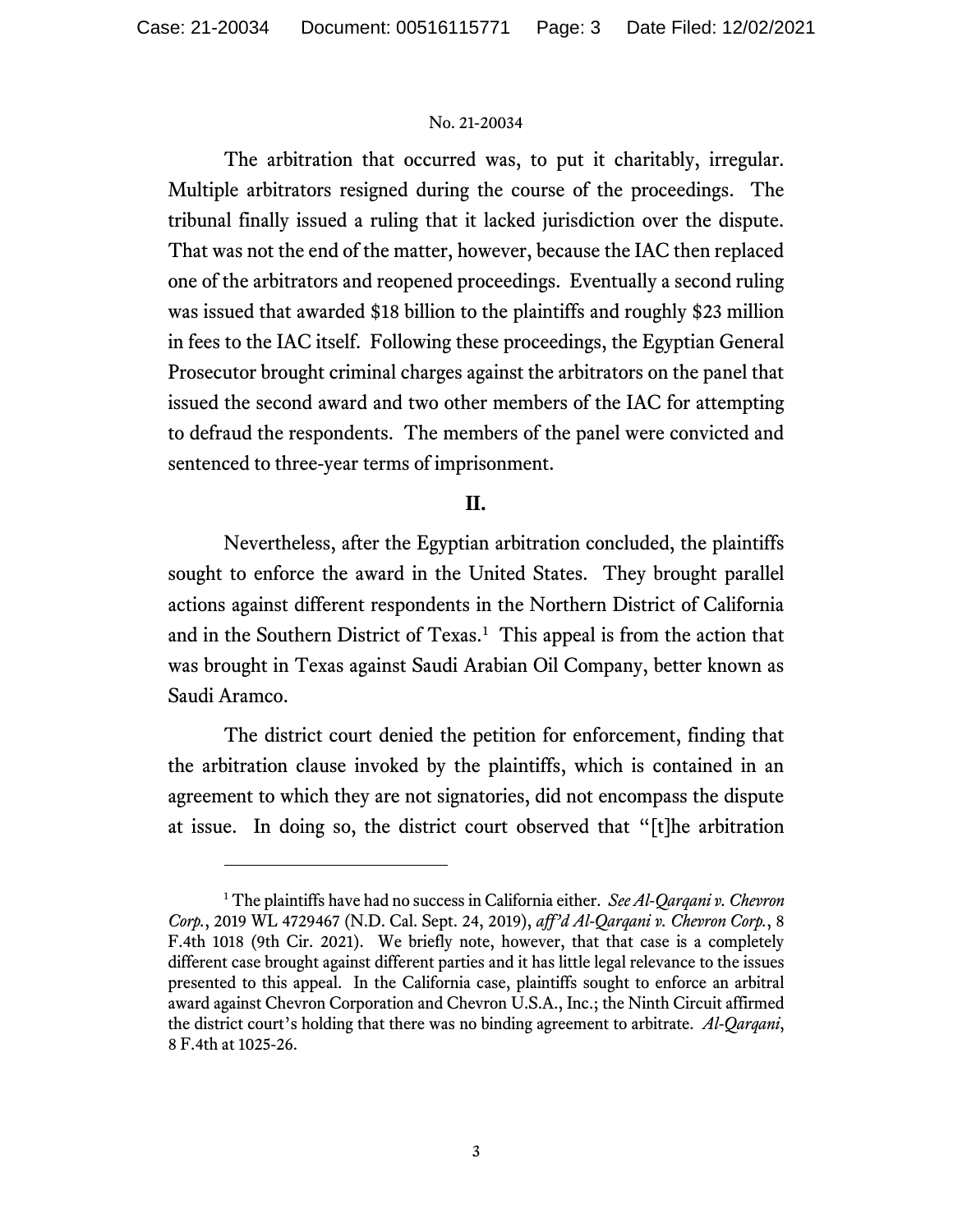proceeding was conducted in direct contravention of the agreement's explicit procedural terms and was so riddled with irregularities that it resulted in criminal convictions for several of the arbitrators involved."

Four weeks after the district court entered an order denying their petition, the plaintiffs filed a motion for reconsideration. Then on December 23, 2020, eight days after the motion for reconsideration was filed, the district court entered an order striking that motion for failure to comply with two of the court's procedural rules. Twenty-nine days later, on January 21, 2021, or sixty-five days after the court denied their petition, the plaintiffs filed a notice that they were appealing that denial order.

# **III.**

We review the existence of jurisdiction under the Foreign Sovereign Immunities Act ("FSIA") *de novo*. *United States v. Moats*, 961 F.2d 1198, 1205 (5th Cir. 1992).

# **IV.**

## A.

First, we must consider whether we have jurisdiction over this appeal, which, in part, turns on whether the plaintiffs timely filed their notice of appeal. Although it may seem like a small matter in the context of all that has occurred in this case, a failure to timely file would deprive this court of jurisdiction and end our part in this saga. *See Bowles v. Russell*, 551 U.S. 205, 214 (2007).

Federal Rule of Appellate Procedure 4(a) provides that a private party, in a civil case, has thirty days from the entry of the judgment or order appealed from to file a notice of appeal. On the face of the record, this requirement was not satisfied. The plaintiffs filed their notice of appeal sixtyfive days after the district court denied their petition. Ordinarily, however, a motion for reconsideration, which indeed was filed in this case, will toll the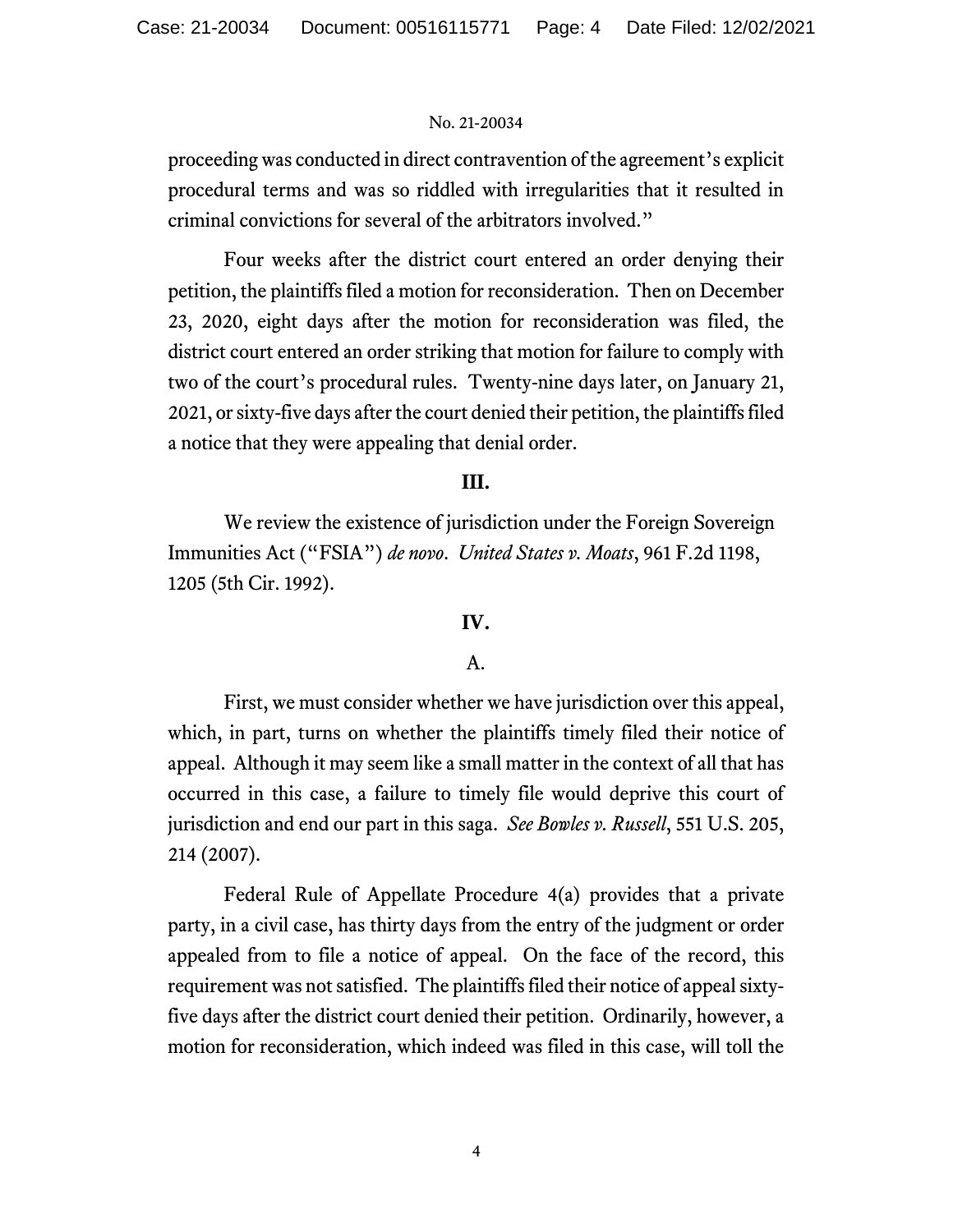period for filing a notice of appeal. *Moody Nat'l Bank of Galveston v. GE Life & Annuity AssuranceCo.*, 383 F.3d 249, 250 (5th Cir. 2004). The respondents here contend, however, that because the district court struck the motion for reconsideration for failure to comply with local rules, it did not serve this tolling function.

This matter is a determinative point because the filing of the notice wastimely if the motion for reconsideration tolled the thirty-day filing period. Federal Rule of Appellate Procedure  $4(a)(4)(A)$  provides that "the time to file an appeal runs for all parties from the entry of the order disposing of the last [qualifying motion]."[2](#page-4-0) The plaintiffs filed their notice of appeal twentynine days after the district court entered an order striking, for procedural reasons, their motion for reconsideration; so their filing would be within the thirty-day window if the instant motion for reconsideration did in fact toll the period for filing.

## B.

Saudi Aramco's argument that this motion for reconsideration did not toll the filing period rests on two unpublished Fifth Circuit opinions— *Franklin v. Burlington N. & Santa Fe Ry.*, 522 F. App'x 220 (5th Cir. 2013) (per curiam) (unpublished) and *Hoffman v. Meckling*, 139 F.3d 899 (5th Cir. 1998) (per curiam) (unpublished)—and one out-of-circuit opinion—*Bunn v. Perdue*, 966 F.3d 1094, 1095–98 (10th Cir. 2020), which held that struck motions for reconsideration did not toll the period for filing a notice of appeal. These opinions, in turn, trace their reasoning back to *Air Line Pilots Ass'n v. Precision Valley Aviation, Inc.*, 26 F.3d 220 (1st Cir. 1994). Each of these cases, however, failed to note a critical revision of the law that occurred after

<span id="page-4-0"></span><sup>&</sup>lt;sup>2</sup> A motion "to alter or amend the judgment under Rule 59," which was filed here, is one of the enumerated motions. FED. R. APP. P.  $4(a)(4)(A)(iv)$ .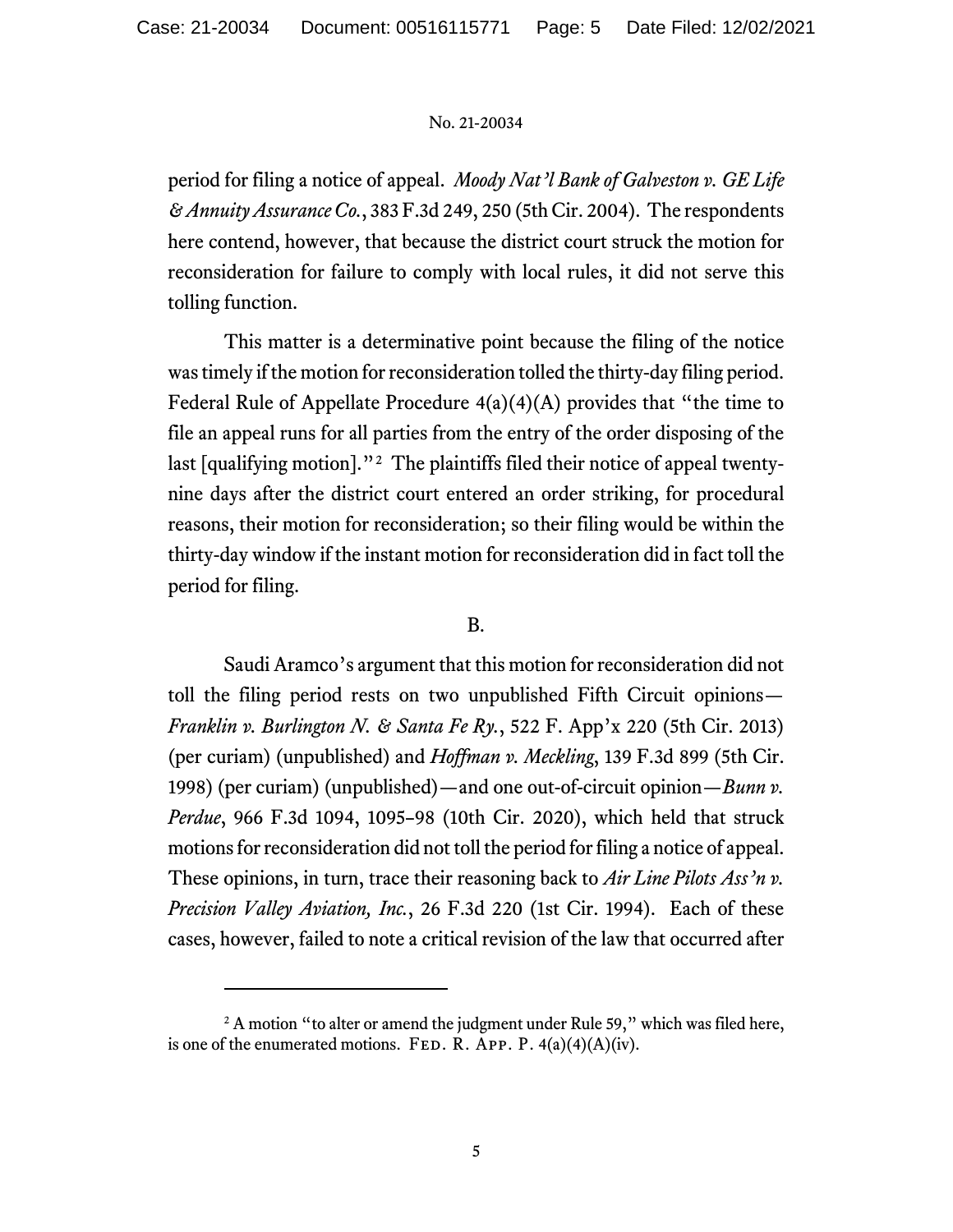*Air Line Pilots* was decided. Federal Rule of Civil Procedure 83(a) was revised to add a second paragraph which provides that "[a] local rule imposing a requirement of form must not be enforced in a way that causes a party to lose any right because of a nonwillful failure to comply." FED. R. Civ. P. 83(a)(2).

We conclude that it would be contrary to Federal Rule of Civil Procedure 83(a)(2) to follow our practice reflected in the non-precedential cases of *Franklin* and *Hoffman*. The plaintiffs' motion for reconsideration was struck for non-compliance with Court Procedures  $6(C)(2)$ –(3). Court Procedure  $6(C)(2)$  requires that all motions contain a certificate of conference "stating that counsel and pro se parties have conferred regarding the substance of the relief requested, and stating whether the relief is opposed or denied." Court Procedure 6(C)(3) requires that almost all motions be accompanied by a proposed order, which was not submitted here. We think these requirements are, however, merely formal.

Not only do Court Procedures 6(C)(2)–(3) seem on their face to deal with matters of form, but, as Saudi Aramco itself points out, they largely reproduce Local Rules 7.1(C)-(D), which are labeled under the heading "Form." Moreover, it is undisputed that the plaintiffs' non-compliance was nonwillful. We therefore conclude that the plaintiffs' motion for reconsideration tolled the period for filing a notice of appeal, consistent with Federal Rule of Civil Procedure 83(a)(2). The filing period thus began to run upon entry of the order striking that motion, and the plaintiffs' notice of appeal was timely filed.

## **V.**

## A.

Our jurisdictional analysis does not end there, however. "The Foreign Sovereign Immunities Act provides the sole basis for obtaining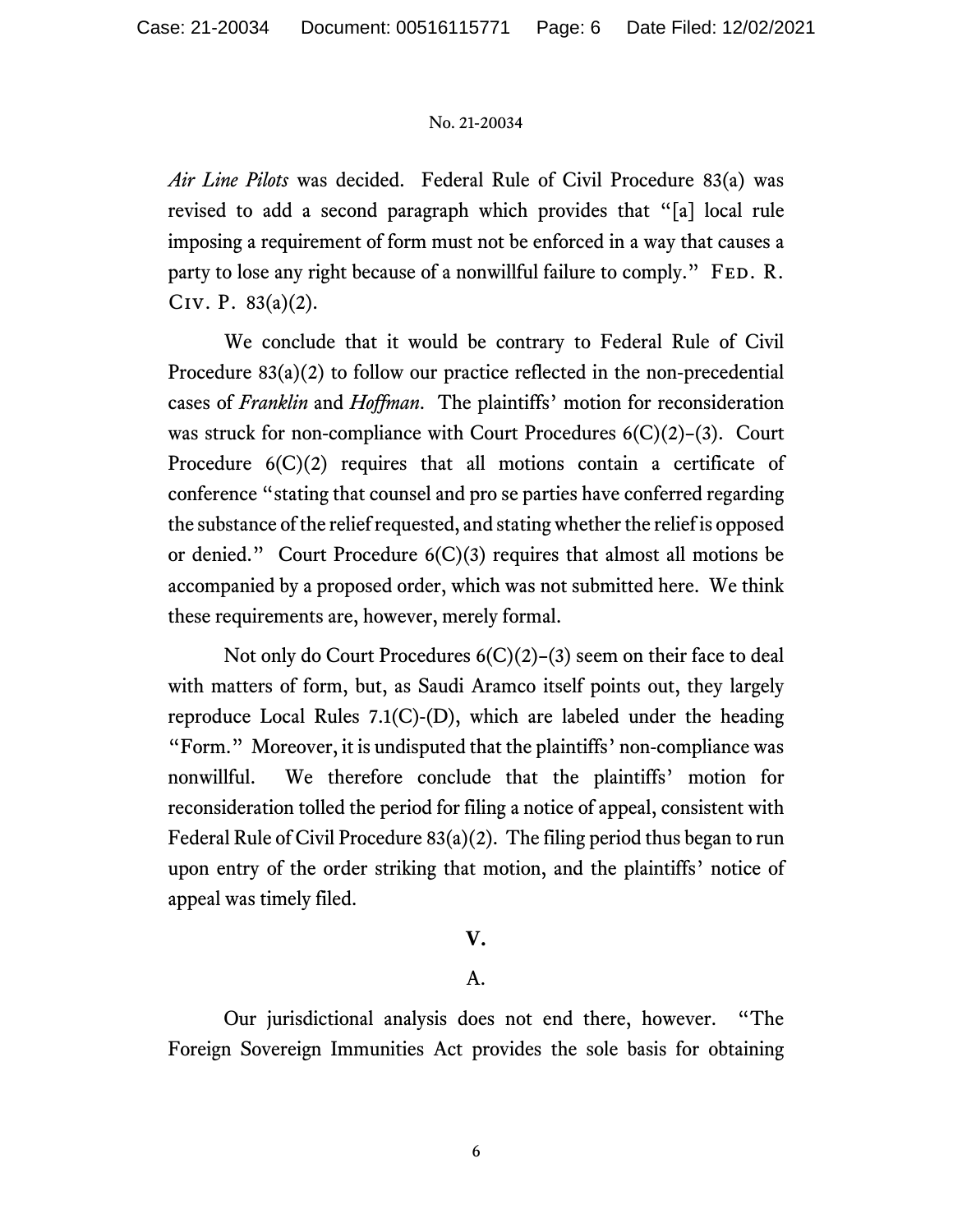jurisdiction over a foreign state in the courts of this country." *Saudi Arabia v. Nelson*, 507 U.S. 349, 355 (1993) (quoting *Argentine Republic v. Amerada Hess Shipping Corp.*, 488 U.S. 428, 443 (1989)). A "foreign state," within the meaning of the FSIA, "includes a political subdivision of a foreign state or an agency or instrumentality of a foreign state." 28 U.S.C. § 1603(a). An "agency or instrumentality of a foreign state" includes "any entity  $\dots$  which is a separate legal person, corporate or otherwise, and . . . a majority of whose shares or other ownership interest is owned by a foreign state or political subdivision thereof, and . . . is neither a citizen of a State of the United States ... nor created under the laws of any third country." 28 U.S.C. § 1603(b).

We hold that Saudi Aramco is a "foreign state" for purposes of the FSIA. It is a distinct legal entity incorporated under Saudi law, a majority of whose shares are owned by the Kingdom of Saudi Arabia and whose principal place of business is in Saudi Arabia. That satisfies the definition of "foreign state" set forth in the FSIA. 28 U.S.C. § 1603. As a foreign state, Saudi Aramco is presumptively immune from suit in the courts of the United States. 28 U.S.C. § 1604.

## B.

There are, however, a number of exceptions to this general rule of immunity. 28 U.S.C. § 1605. Once a party invoking immunity makes a prima facie case that it is a "foreign state," the burden shifts to the opponent to show that an FSIA exception applies. *See Moats*, 961 F.2d at 1205. In the district court, the plaintiffs argued that four different FSIA exceptions applied, namely those set forth at 28 U.S.C.  $\S$  1605(a)(1)–(3); (6). We examine each in turn. Although the district court did not expressly address this FSIA issue, and it was not extensively briefed on appeal, we must determine whether we have jurisdiction before reaching the merits of the case.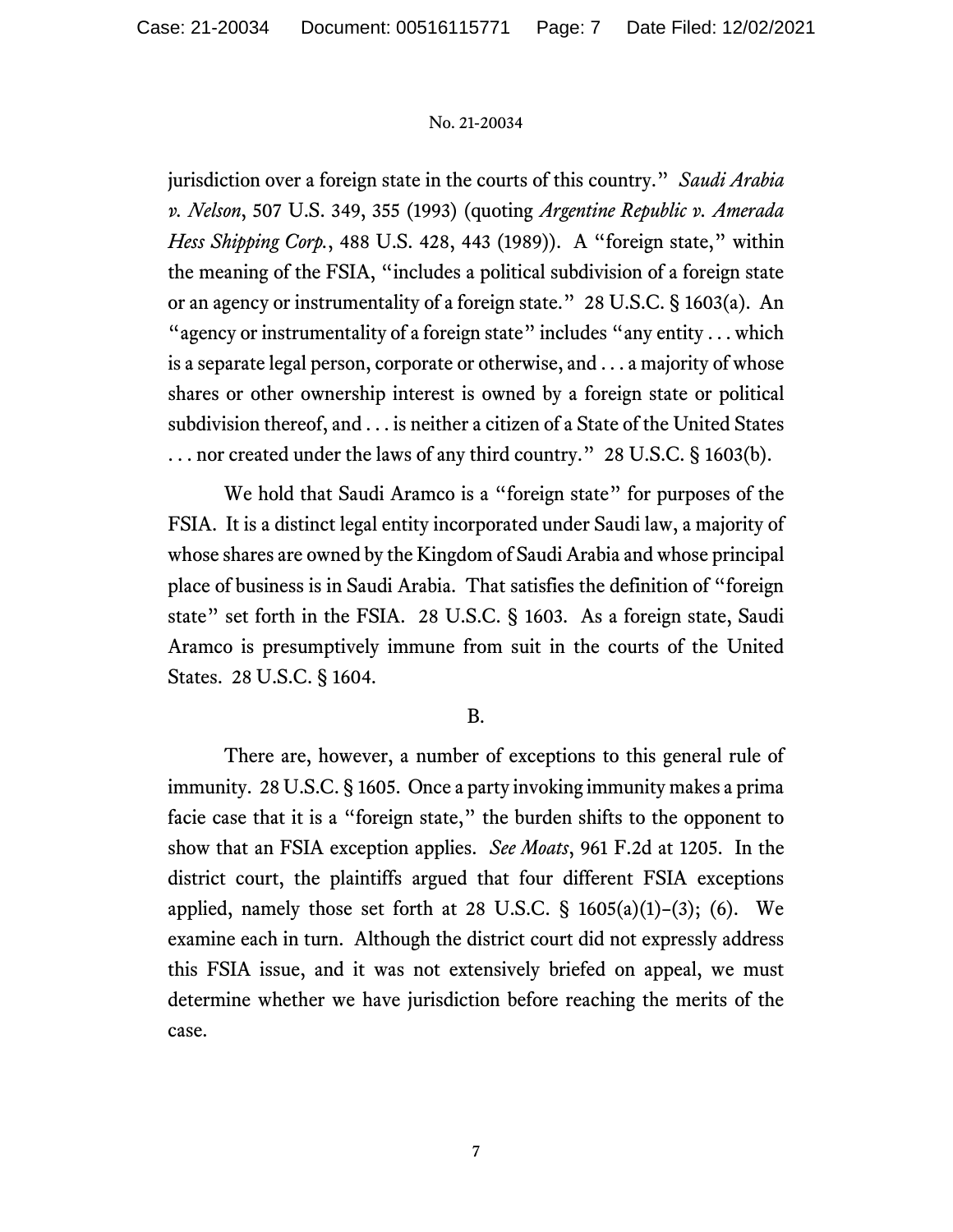Section  $1605(a)(1)$  provides that "[a] foreign state shall not be immune . . . in any case . . . in which the foreign state has waived its immunity. . . ." 28 U.S.C. § 1605(a)(1). The plaintiffs contend that Saudi Aramco waived immunity by entering into a 1933 agreement that gave Standard Oil of California exclusive rights to exploit mineral resources in Saudi Arabia. This assertion does not convince for a number of reasons, a few of which are that Saudi Aramco did not exist in 1933 and that the plaintiffs are not parties to that agreement. This agreement is discussed more fully below, but it suffices to say that the Kingdom of Saudi Arabia thereby waived immunity only to the extent a dispute is governed by the arbitration provision in that agreement, and the dispute underlying the arbitral award at issue in this case is clearly outside its scope.

Next, we turn to the exception found at 28 U.S.C. § 1605(a)(2):

A foreign state shall not be immune . . . in any case . . . in which the action is based upon a commercial activity carried on in the United States by the foreign state; or upon an act performed in the United States in connection with a commercial activity of the foreign state elsewhere; or upon an act outside the territory of the United States in connection with a commercial activity of the foreign state elsewhere and that act causes a direct effect in the United States.

This exception does not apply. The plaintiffs' argument in the district court appears to have been that Saudi Aramco conducts business in the United States and that therefore its immunity is waived under this provision of the FSIA. But this case arises out of an arbitration that took place in Egypt. This arbitration did not cause a "direct effect" in the United States. The plaintiffs merely seek to enforce the resulting award in this country.

We next consider the exception at 28 U.S.C. § 1605(a)(3):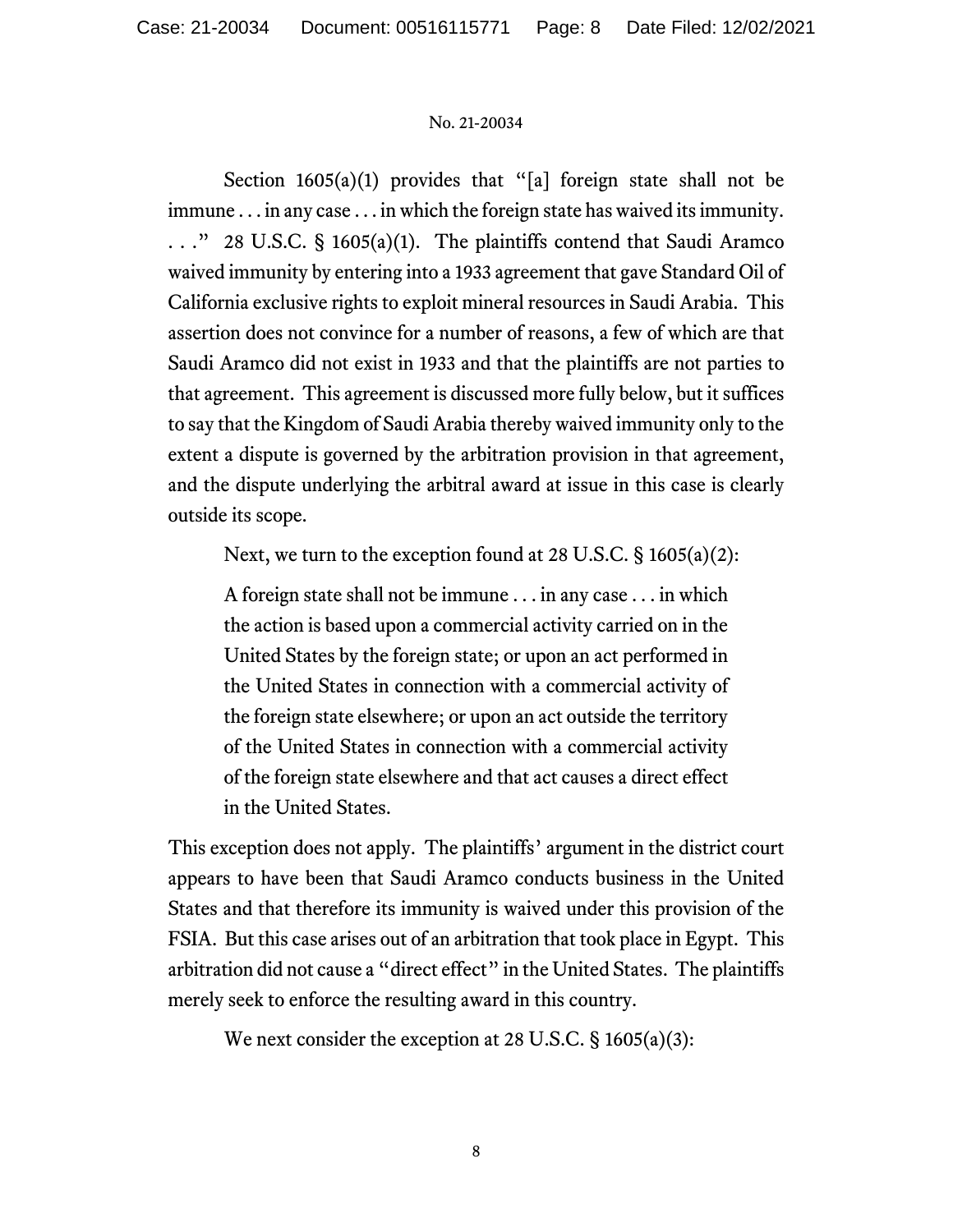A foreign state shall not be immune . . . in any case . . . in which rights in property taken in violation of international law are in issue and that property or any property exchanged for such property is present in the United States in connection with a commercial activity carried on in the United States by the foreign state; or that property or any property exchanged for such property is owned or operated by an agency or instrumentality of the foreign state and that agency or instrumentality is engaged in a commercial activity in the United States. . . .

This exception does not apply because, even assuming that Saudi Aramco unlawfully expropriated the plaintiffs' land, what is at issue in this case is the enforcement of an arbitral award and not litigation of a property dispute involving international law. Moreover, because the property at issue is not located in the United States, the plaintiffs would have to establish that Saudi Aramco "is engaged in commercial activity in the United States," which they have not done. Finally, to the extent the plaintiffs are Saudi nationals, as they appear to be, $3$  the expropriation of their land by the Saudi government or its instrumentalities would not violate international law. *See de Sanchez v. Banco Central De Nicaragua*, 770 F.2d 1385, 1395 (5th Cir. 1985) ("With a few limited exceptions, international law delineates minimum standards for the protection only of aliens; it does not purport to interfere with the relations between a nation and its own citizens.").

<span id="page-8-0"></span><sup>&</sup>lt;sup>3</sup> "The Appellants are the children and heirs of Sheikh Khalid Abu Al-Waleed Al Hood Al-Qarqani, an advisor to His Majesties King Abdulaziz, King Saud and King Faisal of the Kingdom of Saudi Arabia." Saudi Aramco describes the individuals who brought the action before the Saudi Legal Committee as "Saudi nationals," but it seems that some Egyptian nationals may have joined the IAC proceedings.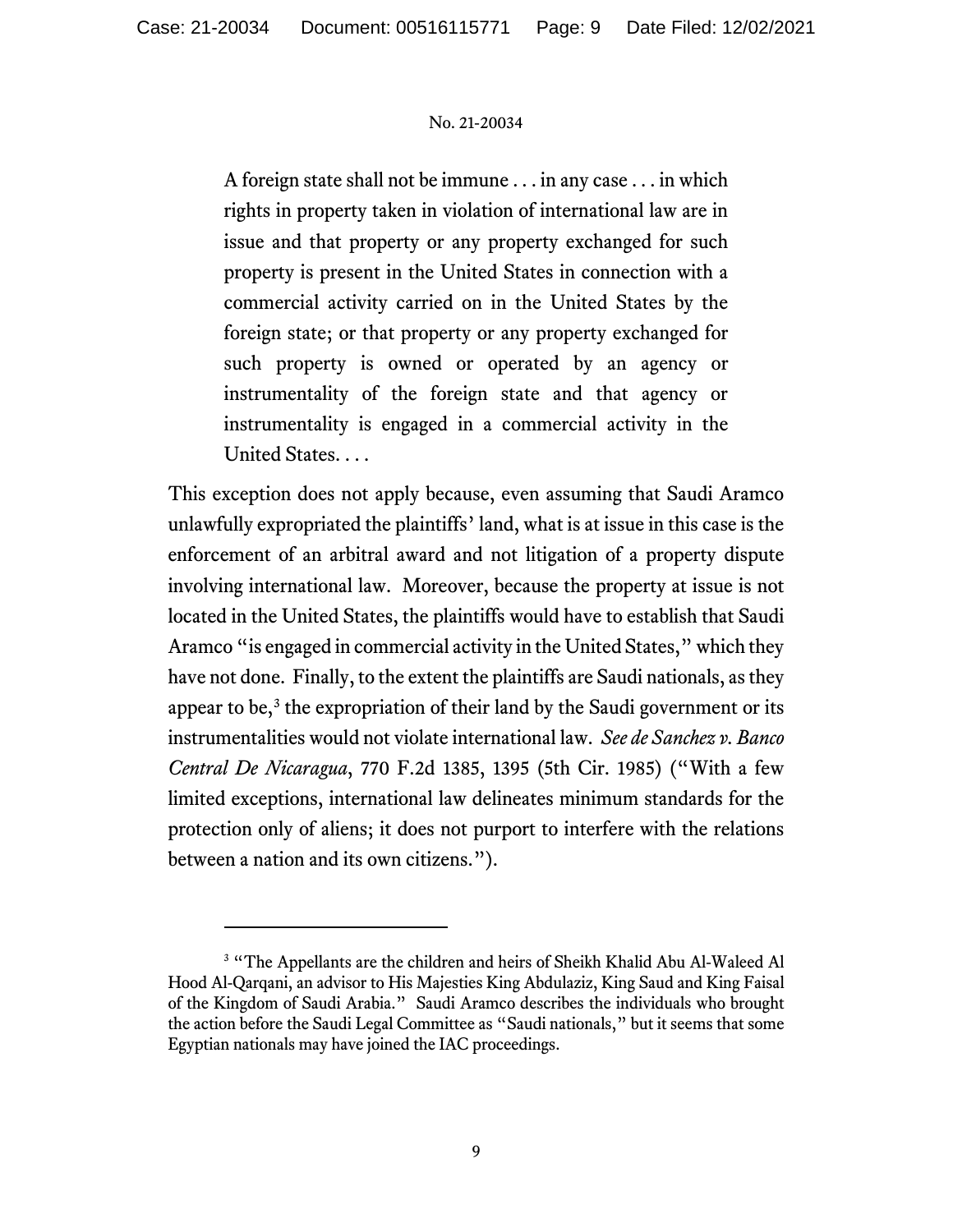Now we turn to the exception at 28 U.S.C.  $\S$  1605(a)(6):

A foreign state shall not be immune . . . in any case . . . in which the action is brought, either to enforce an agreement made by the foreign state with or for the benefit of a private party to submit to arbitration all or any differences which have arisen or which may arise between the parties with respect to a defined legal relationship, whether contractual or not, concerning a subject matter capable of settlement by arbitration under the laws of the United States, or to confirm an award made pursuant to such an agreement to arbitrate, if  $\ldots$  (B) the agreement or award is or may be governed by a treaty or other international agreement in force for the United States calling for the recognition and enforcement of arbitral awards. . . .

This exception is really the essential jurisdictional point in this case. The plaintiffs contend that the second IAC award was issued pursuant to a valid arbitration agreement and that the recognition and enforcement of the award is governed by the New York Convention, an international treaty to which both the United States and Saudi Arabia are parties. We hold that no such arbitration agreement exists.

It is undisputed that there is no agreement to arbitrate signed by both the plaintiffs and Saudi Aramco. Instead, the plaintiffs rely on an arbitration clause contained in a 1933 agreement between Standard Oil of California and the Kingdom of Saudi Arabia. The plaintiffs argue that somehow that clause binds Saudi Aramco to arbitrate this dispute, but their arguments are totally unpersuasive.

The 1949 agreement between the purported ancestors of the plaintiffs and the Arabian American Oil Company does not so much as mention arbitration. It does mention the 1933 agreement, but not the article